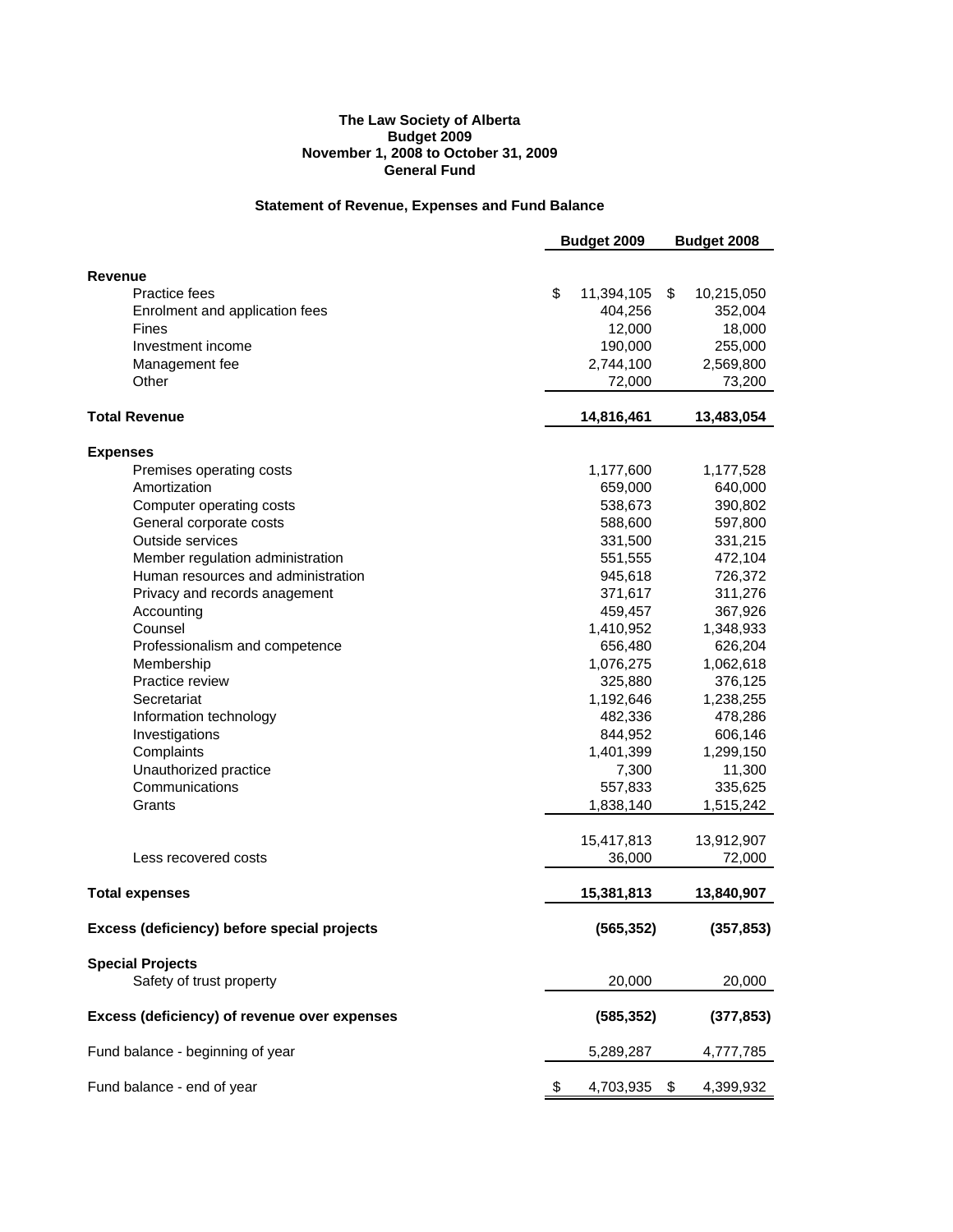## **The Law Society of Alberta Budget 2009 November 1, 2008 to October 31, 2009 Assurance Fund**

# **Statement of Revenue, Expenses and Fund Balance**

|                                              | Budget 2009     | Budget 2008 |           |
|----------------------------------------------|-----------------|-------------|-----------|
|                                              |                 |             |           |
| <b>Revenue</b>                               |                 |             |           |
| <b>Practice fees</b>                         | \$<br>5,512,850 | \$          | 5,149,850 |
| Investment income                            | 375,000         |             | 1,000,000 |
| <b>Total revenue</b>                         | 5,887,850       |             | 6,149,850 |
| <b>Expenses</b>                              |                 |             |           |
| Management fee                               | 1,728,000       |             | 1,638,700 |
| Outside services                             | 67,800          |             | 48,260    |
| Indemnity bond                               | 264,000         |             | 240,000   |
| Recovery costs                               |                 |             | 8,124     |
| Audit                                        | 1,710,957       |             | 1,575,539 |
| Assurance and custodianships                 | 451,100         |             | 606,000   |
| Provision for claims and costs               | 500,000         |             | 1,000,000 |
|                                              | 4,721,857       |             | 5,116,623 |
| Less recovered costs                         | 24,000          |             | 12,000    |
| <b>Total expenses</b>                        | 4,697,857       |             | 5,104,623 |
| Excess (deficiency) of revenue over expenses | 1,189,993       |             | 1,045,227 |
| Fund balance - beginning of year             | 6,581,421       |             | 3,700,039 |
| Fund balance - end of year                   | \$<br>7,771,414 | \$          | 4,745,266 |